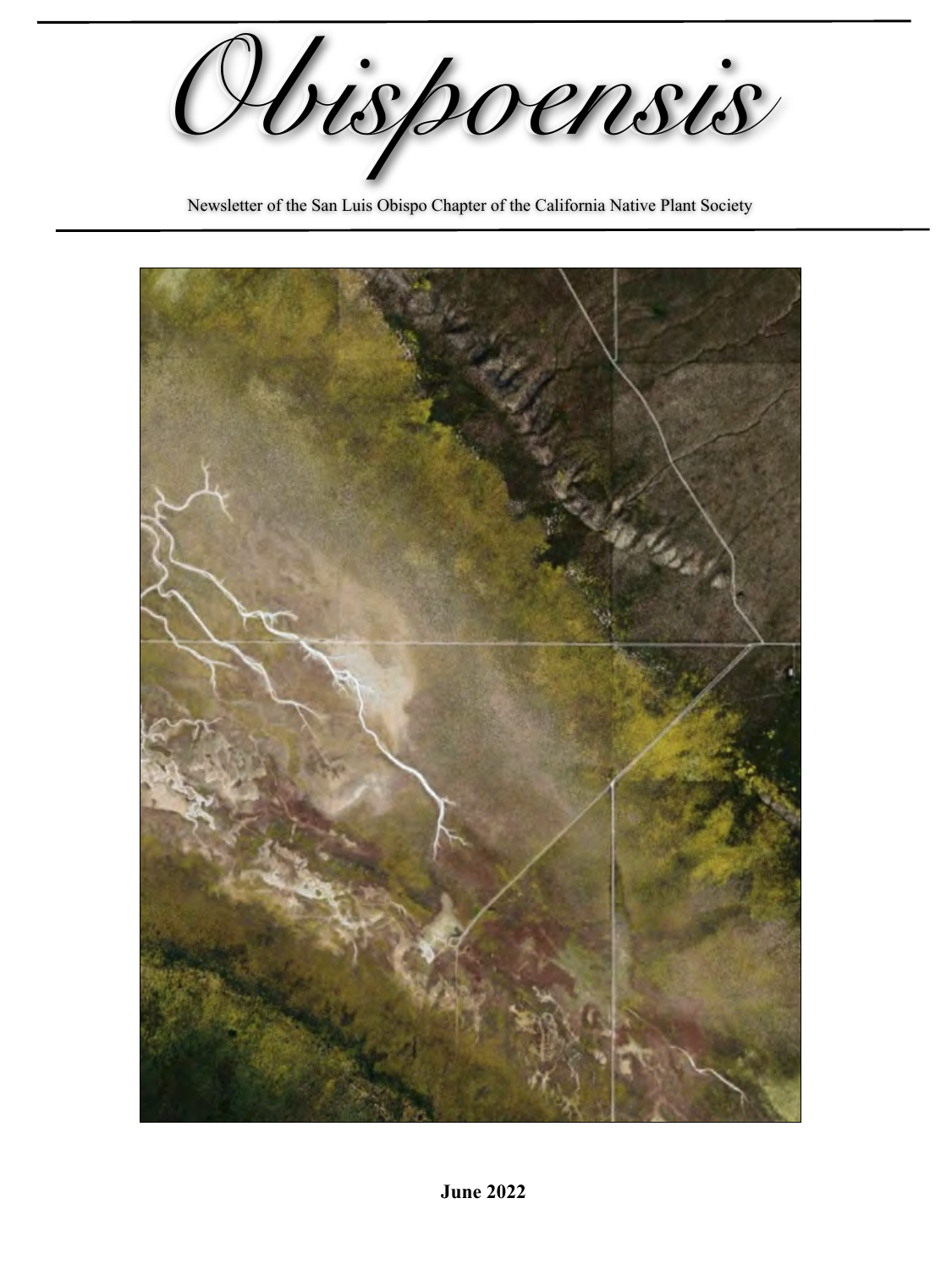# **Native Plants and Ancient Soda Lake shorelines by David Chipping**

This month's cover is an April 2019 Google Earth view of Panorama Road's crossing of the valley floor within Carrizo Plain National Monument. Soda Lake Rd. is off-picture to the left, and Elkhorn Rd. is off-picture to the right. The brown coloration is the area in which the rare Jared's peppergrass (*Lepidium jaredii* subsp. *jaredii*) is found growing on extremely alkali soil. The yellow areas are largely composed of goldfields (*Lasthenia* sp.), which can be seen on both sides of the valley. The yellow band is bordered on the uphill side by a dark band of the saltbush (*Atriplex)*. The brown area in the northeast quadrant is grassland, and the coloration of the grasses and the *Lepidium* suggest that the photo is taken at the tail end of the spring flowering season.





(Above, left) Cover of a Powerpoint by the Geological Research Group. (Right) A slide from that Powerpoint showing identification of slickpots and erosional features considered as evidence of a high stand for the lake. (Below, left) A slide showing the suggested high stand from 20.000 years ago.





During the Ice Ages, rainfall was much higher across the west, and lake levels were higher. A research group has worked on identification of the height and age of past high stands of the lake. They conclude that the highest detected stand was 20,000 years ago at an elevation of 1,938 feet, and another at 1,919 feet about 10,000 years ago. The researchers suggested that a zone of white, bare soil 'slickspots' could be traced along the flanks of the valley, although they make no suggestions as to how the slickspots formed.

The Google Earth picture on the cover shows that vegetation probably marks the extent of the high lake stands. The *Lepidium* and *Lasthenia* zones might mark, respectively, long term submergence under salty water and shorter submergence under fresher but still salty water. The 'slickspots' run along the *Lasthenia*-*Atriplex* boundary. There are a couple of hypothetical origins for the slickspots, ripe for CNPS exploration. One might be an effect of fresh rain water percolating downslope and being forced to the surface as it encounters the very salty groundwater underlying the older lake floor. The other is generation of a microhabitat between a shrub zone and more open *Lasthenia* habitat downslope that facilitates animal activity.

An interesting observation is that the vernal pool complex on Belmont Trail in California Valley lies at the 1,935-1,940 ft .elevation of the proposed higher stand of the ancient lake. These pools were always a 'stop' on CNPS field trips to the Carrizo Plain, but have been severely damaged by track vehicles that seem to be associated with development on an adjoining parcel.

The photograph to the left shows slickspots as white patches along the *Lasthenia-Atriplex* boundary.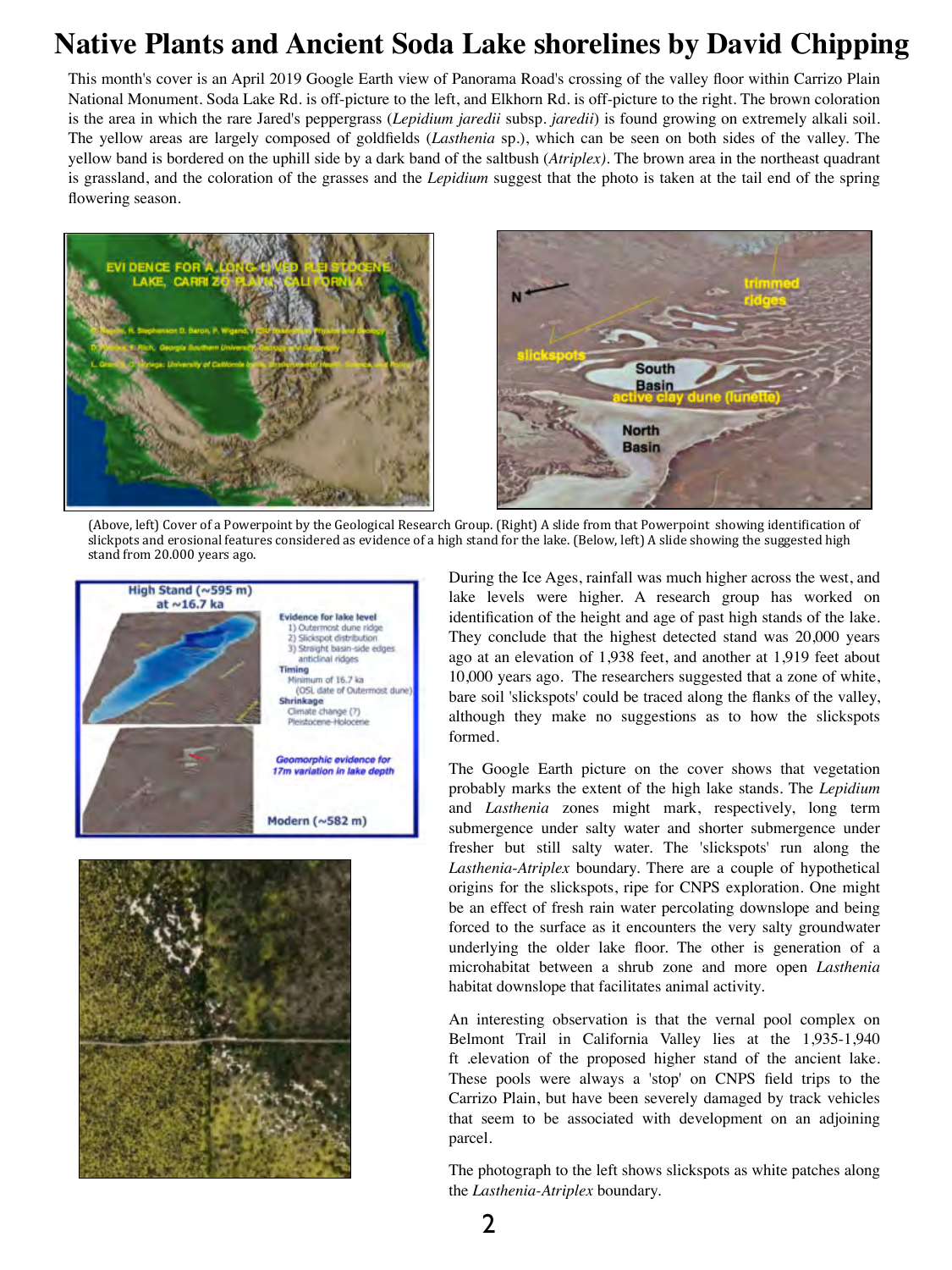# **and speaking of** *Lepidium jaredii* **by David Chipping**

Jared's peppergras*s Lepidium jaredii* subsp. *jaredii* has an extremely limited distribution. The greatest concentration is southeast of Soda Lake in the Carrizo Plain where it forms brightly colored stands on the lowest portions of the valley floor. It has also been found along Belmont Trail in California Valley. Calflora notes locations near Keck's Corner on Highway 46 and also north of Coalinga. The pale to medium yellow flowers show the typical four petals of the mustard family. At Panorama Road the *Lepidium* population transitions laterally into a *Lasthenia*-dominated plant population.



(Above) Two photos of *Lepidium jaredii* by George Butterworth showing the flowers and seed capsules of the plant.

Jared's peppergrass (*Lepidium jaredii* subsp. *jaredii*) is named by Mary Brandegee after Lorenzo Dow Jared. Lorenzo Dow Jared (1832-1909) was listed as a plant collector by Mildred Mathias in her history of early botanic exploration. Historian James Smith describes him as a San Luis Obispo surgeon and amateur botanist. The plant was described by Mary Katharine Brandegee from the California Academy of Sciences. Born Mary Katharine Layne on October 28, 1844 in Tennessee, her family moved to California in the Gold Rush as farmers in Folsom. When her first husband died of drink she married Townshend Brandegee, an engineer and plant collector in 1889, and they walked from San Diego to San Francisco on their honeymoon collecting plants. Mary became a plant collector and herbarium worker at the Academy, becoming the curator of the herbarium in 1883 and starting the Bulletin of the California Academy of Sciences. Impatient with the prevailing process of sending California plants east to the nation's leading botanist Asa Gray for formal description, she moved that process inhouse. In 1891 she took a pay cut to bring botanist Alice Eastwood into the Academy, and retired two years later. She and Townshend retired to San Diego where they established the city's first botanic garden.



(Above) Looking east from Panorama Road toward the Temblor Range over the mass of yellow *Lepidium* .Note the brighter yellow color of the *Lasthenia* zone as a thin line just below the hills. Photo: D. Chipping



Mary Brandegee. Photo: Wikipedia Commons

Mildred E. Mathias 1989 The Fascinating History of the Early Botanical Exploration and Investigations in Southern California; Aliso: Volume 12 | Issue 3 James P. Smith Jr., 2017, Botanist and Plant Exploration on the Pacific Coast of North America: A Bibliography: Humboldt State University Digital Commons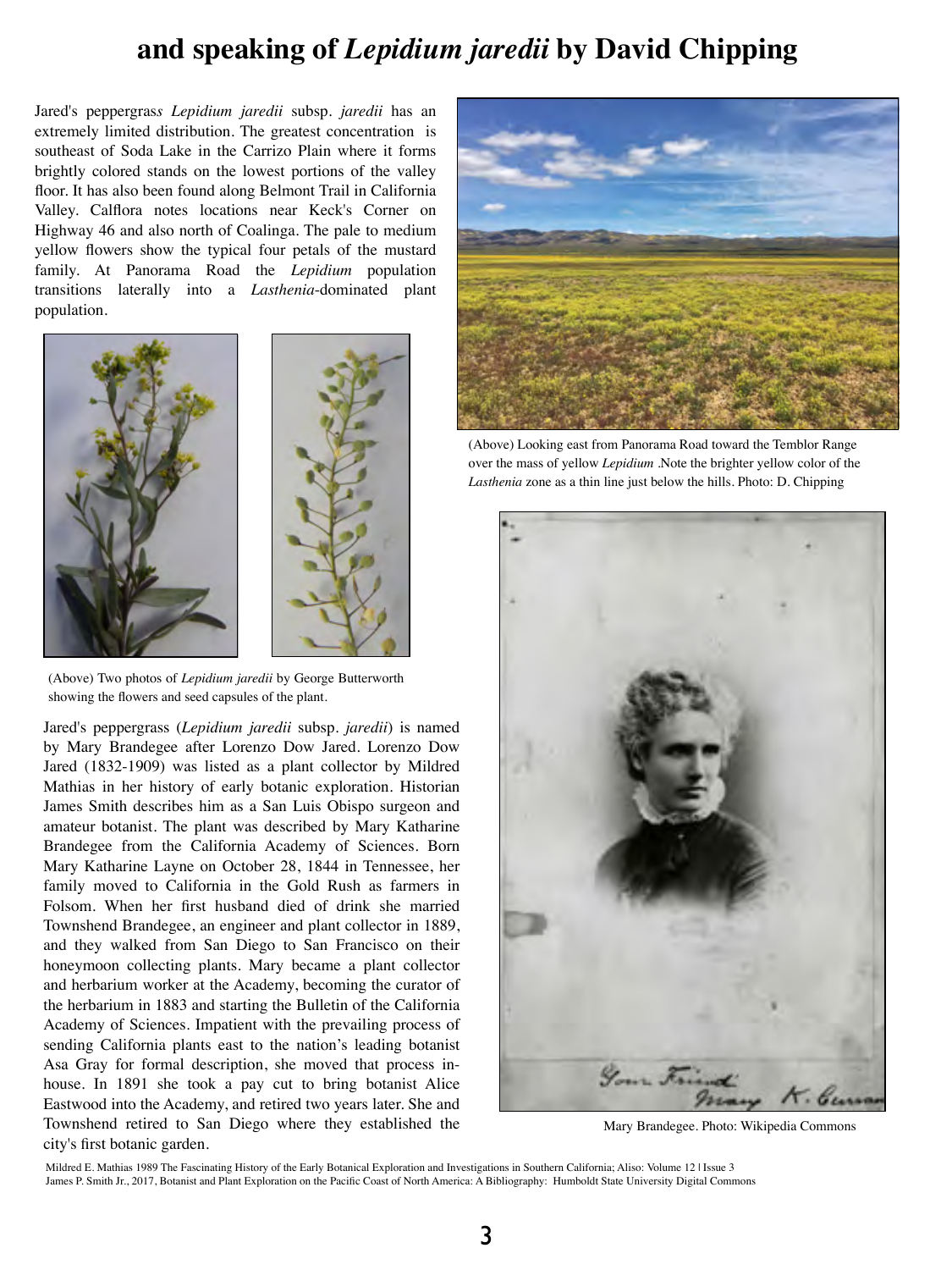# **Chapter Monthly Meeting Thursday June 2nd, 7pm (via Zoom) June Speaker Presentations from our 2021-2022 McLeod Scholarship Recipients**

**Register in advance for this meeting:**

<https://cnps-org.zoom.us/meeting/register/tZMuf-GprzsiGdAMpxUlQR7C6QuTuQurfG91>

**After registering, you will receive a confirmation email containing information about joining the meeting.** 

### **How Invasive Species and Soil Chemistry Shape the Vertic Clay Endemic Annual Plant Communities of the San Joaquin Desert**

**Emma Fryer** is conducting research at Cal Poly with Dr. Nishi Rajakaruna on the assembly of the vertic clay endemic flora of the San Joaquin desert. The San Joaquin Desert hosts a community of annual flowering plants that are largely endemic to vertic clay soils, and which occur in a distinctive patchwork-like pattern in good bloom years. These blooms, which have drawn much attention in the past ten years, form a pattern of color that reflects the heterogeneous pattern of soil texture and chemistry across the landscape. Through a combination of greenhouse studies and fieldwork, the ways in which invasive annual grasses and competition have combined with soil properties to shape this community of unique annual plants can be determined. The diverse ways those factors combine to determine the niche of each species provides insight into this community assemblage, species' adaptations to chemically and physically harsh soils, and the effect that invasive annual grasses are having on the many rare species found within the San Joaquin Desert.

Despite extensive study of the flora and ecology of extreme substrates (e.g., serpentine) in California, there has been essentially no research on the diverse flora of vertic clay substrates, nor this form of edaphic endemism.



### **Habitat and Life History Divergence of a Rare Serpentine Ephemeral,** *Erythranthe serpentinicola*



**Annie Zell** is conducting research with Dr. Dena Grossenbacher at Cal Poly, focused on the habitat and life history divergence between sympatric (co-occurring) populations of the seep monkeyflower complex *(Erythranthe guttata*). Specifically, Annie is studying how co-occurring populations of *Erythranthe serpentinicola* - a rare annual – and *Erythranthe guttata* - a common perennial - remain as distinct species. While answering basic biological questions about the phenotypic, phenological, and physiological divergence between these two closely related species, Annie has located several new populations in San Luis Obispo County and possibly found evidence for hybridization.



MISSED THE MEETING? VIEW RECENT CHAPTER MEETINGS AND SPEAKERS ON YOUTUBE AND SUBSCRIBE TO OUR **CHANNEL** [https://www.youtube.com/channel/UCNjrsrrwy14IzB3-tMn\\_7nw](https://www.youtube.com/channel/UCNjrsrrwy14IzB3-tMn_7nw)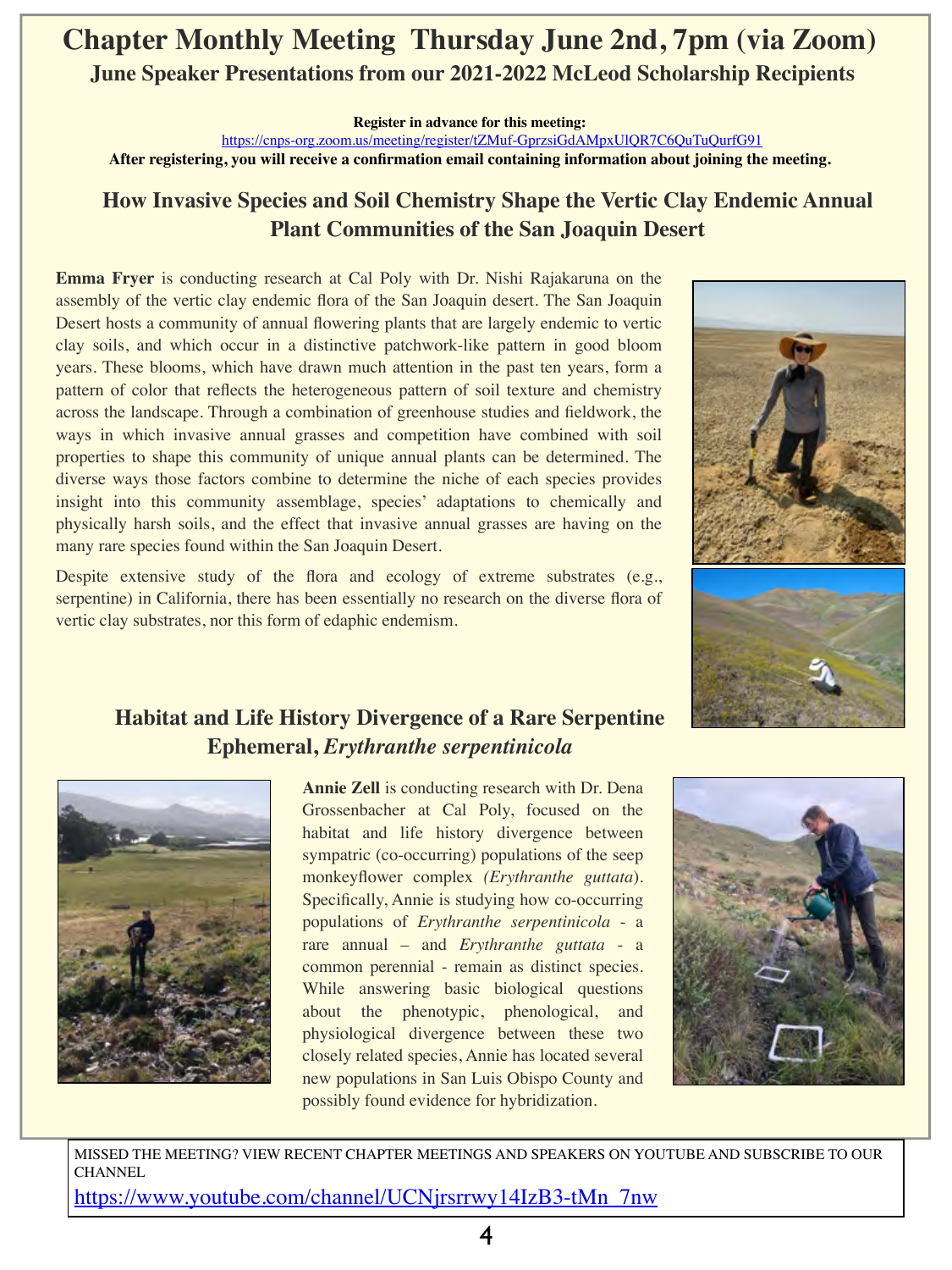# **The little mustard that could is finally quitting**

or...never, ever, weed-whack *Brassica tournefortii*

If you remember from last month, I told the story of a volunteer Sahara mustard (*Brassica tournefortii*) that started putting out flowering stems after the December 2021 rains, and had persisted in putting out flowering stems as we prepared the May issue. In the intervening month I continued to cut flowering stems which were produced at a rate of 1-5 stems per day. It was never watered. The photograph shows its last hurrahs just before we produced this issue, still putting out a stem every couple of days but now clearly nearing death. Speaking purely from the Darwinian point of view, this plant is one tough customer. David Chipping



(Left) Photo taken May 15 (Right) Photo taken April 15

### **FIELD TRIP TO THE NORTH COAST SATURDAY JUNE 11 Recurve Flats and Coastal Prairie Restoration Field Trip.**

Join Melissa Mooney and Mindy Trask on a Saturday field trip to the north coast of San Luis Obispo County. We will visit two spots north of Piedras Blancas: (1) A Caltrans coastal prairie restoration site north of Arroyo del Oso (near the old motel); Mindy Trask discussed this site at our March meeting; and (2) Recurve Flats north of Arroyo de la Cruz. If time permits, we will trek out to the Pt. Sierra Nevada dunes (this is optional). Rare plants we might see include Hickman's onion, adobe sanicle, Arroyo de la Cruz manzanita, and maritime ceanothus, in addition to yellow mariposa lily, clubhaired mariposa lily, and Kern brodiaea.

Carpooling is encouraged, as parking is limited at both sites. For those traveling from the south, we will meet at the entrance to Morro Bay High School (N of Morro Bay Motel 6) 298 Atascadero Rd., at 8:30 am. For those traveling from north county, we will meet at Shamel Park, 5455 Windsor Blvd., in Cambria at 9:15 am. This will likely be the last restroom stop. From here, we will carpool and head north to our sites. Please be prepared for wind or fog, poison oak and ticks. Bring a lunch, sunscreen, jacket, hat, and water. We should finish up by 2 or 3 pm. Light hiking over uneven terrain. Please Note: All participants will be required to sign a liability waiver the day of the field trip.







2<br>2021 Those ancients among us might remember actor Jack Webb in the long-running 1950s-1960s TV series *Dragnet*, where the TV promo had Webb saying "Just the fact's Ma'am". An early supporter of CNPS, especially because it did not yet exist, Webb visited Recurve Flats and warned of the abundance of this non-native plant. Truth or Fiction? You decide on the Recurve Flats field trip where *Linum bienne* is exceptionally abundant this year. This European native is considered to be the forebearer of cultivated flax, created from fibers in the plant stem.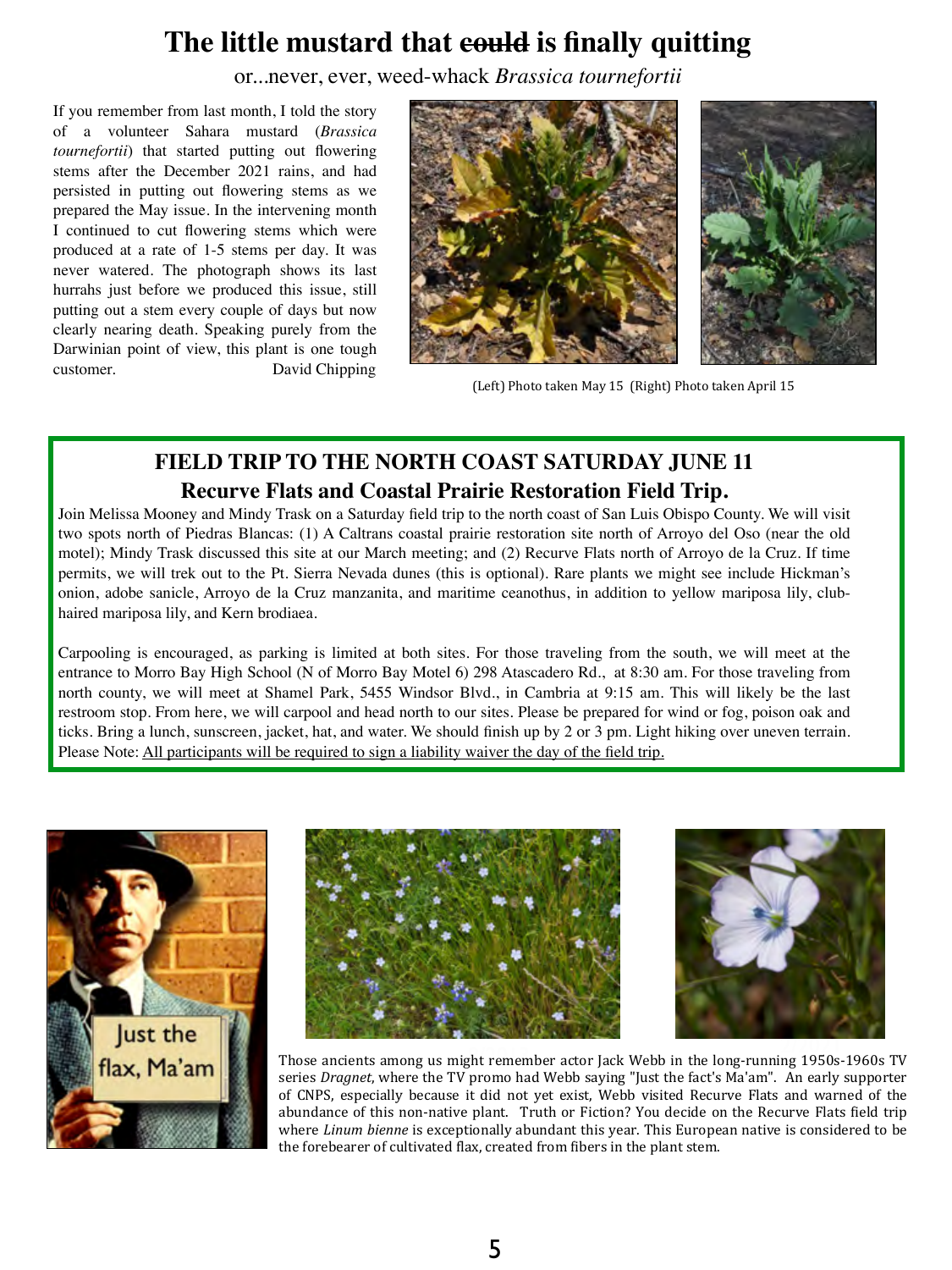# **A Good Day on Cerro Alto by Susi Bernstein**

I may be one of the few people in our chapter who had never hiked Cerro Alto off Highway 41, but this was finally rectified on April 20 and now I understand what I've been missing. In short, it was glorious, possibly the best walk my husband and I have ever taken.

The trail begins along a flowing Morro Creek under a cool riparian canopy with a strong scent of bay laurels (*Umbellularia californica*), but winds its way to the top through coastal scrub and then chaparral. The trail narrowed as we gained elevation, and in some places I felt like I was practically up to my neck in dense, tall chamise (*Adenostoma fasciculatum*), but it should be noted that the path was well-maintained and wide enough so that we didn't brush up against shrubs (including poison oak [*Toxicodendron diversilobum*]) as we walked. We made our way very slowly to the top – the speed set by a steep trail (1600 ft elevation gain from the trailhead 2.75 miles below) and a well-situated bench halfway up that was hard to leave, but also due to the rich diversity of plants lining the path, many of them in bloom when we visited. So many good distractions as we paused to catch our breath: yellows of bush poppy (*Dendromecon rigida*), poppies (*Eschscholzia* sp), and golden yarrow (*Eriophyllum confertiflorum*); orange from sticky monkey-flower (*Diplacus aurantiacus*); purple wooly blue curls (*Trichostema lanatum*); dark pink to red of chaparral pea (*Pickeringia montana*), hummingbird sage (*Salvia spathacea*) and warrior's plume (*Pedicularis densiflora*); light pink to white of pitcher sage (*Lepechinia calycina*), coast morning-glory (*Calystegia macrostegia*) and old man's beard (*Clematis lasiantha*). Smooth bark of madrone (*Arbutus menziesii*) and frequent white gooseberries (*Ribes* sp.) and red manzanita (*Arctostaphylos* spp.) berries also called for our inspection. A singular, magical plant right along the path stopped us in our tracks; I believe it was the chaparral broomrape (*Aphyllon tuberosum*).

One of the best parts about this walk was the number of good vantage points along the way showing where we had been and where we were going. Different plant communities intercepted by the trail were easy to spot from these views, and sometimes we were pointed in a direction where you felt quite alone in nature with no evidence of civilization in sight. We did finally make it to the top of Cerro Alto with its spectacular panoramic view of the coastline and Santa Lucia Mountains, and we had it all to ourselves to enjoy. Unfortunately, there is no satisfactory photo from the summit to share, but maybe that will encourage you to visit and see for yourselves.

(All photos by S. Bernstein Clockwise from top left. On the Trail, *Clematis lasiantha, Dendromecon rigida, Lepechinia calycina, Aphyllon tuberosum, Arctostaphylos obispoensis*)

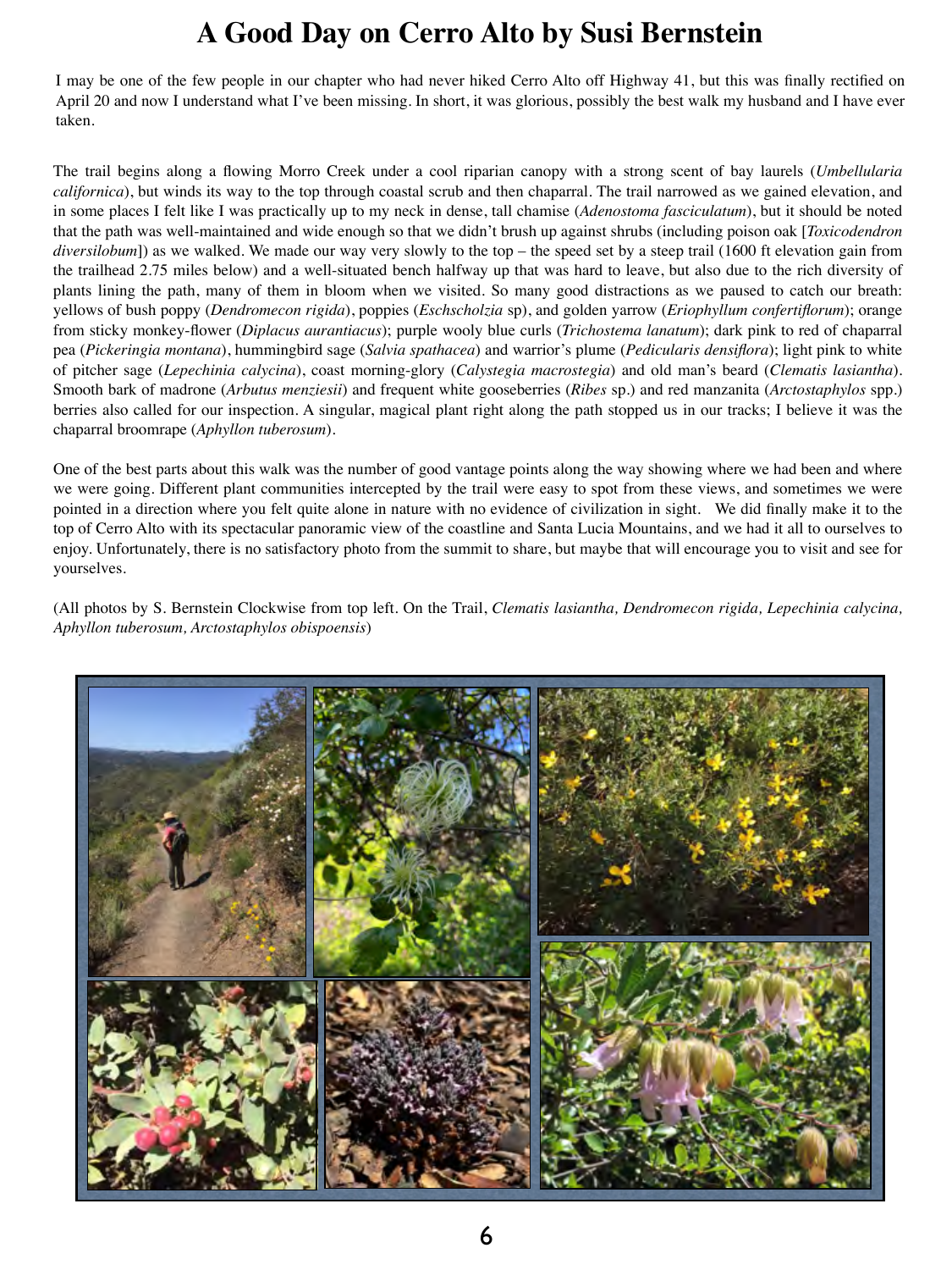# **Learning to Use Calflora in the Field by Cindy Roessler**

**\*\*\*This article includes many hyperlinks which you can click if you want to directly try functions on the Calflora**  website at your own pace. It's like a paint-by-number exercise - you try it, you get better, soon you are making your own art. Calflora also has Help pages, **[instructional videos](https://www.youtube.com/channel/UCXYIkTmcrJi2J0zf4_F3dNg)** on their YouTube channel, and extra Tools. Experiment by clicking the Calflora title on the top, or look for the menu buttons on the left-hand side or top of the Calflora web pages, pop-up Options boxes, pull-down menu boxes, and colorful hyperlinks.\*\*\*

Several SLO chapter members and a Santa Cruz CNPS member hiked Morro Bay State Park on May 6 to test Calflora in the field after the online presentation by Executive Director Cynthia Powell at the May general membership meeting. **[Calflora.org](http://calflor)** is a website and digital library of more than 8,000 plants and 3.1 million observations in California's wildlands. Many of us use it regularly on our home computers to determine the range and specific locations of a plant species, compare photos to help with identification, and quickly link to additional details in the Jepson eFlora.

On this CNPS-SLO field trip (the first in nearly 2 years because of COVID uncertainties), we tested Calflora's abilities to generate plant lists for a specific hike, assist with in-field plant identification, and we downloaded new observations with photos to the Calflora database. Ms. Powell was not able to attend the field trip due to cold symptoms but we appreciated her cautiousness in these days of COVID and we hiked onwards without her - after all, some of the best lessons are from your mistakes especially when there is a lot of blue sky and laughing involved.

From the Quarry trailhead off South Bay Boulevard, we hiked approximately 2 miles with great views of Morro Bay and the local volcanic-plug Morros including Morro Rock, Black Hill, Cerro Cabrillo, and Hollister Peak. A good description of this hike to Portola Point in Morro Bay State Park, including a handy map, is at [Hikespeak.](https://www.hikespeak.com/trails/portola-point-morro-bay/) Heading in a northeasterly direction out of the parking lot, the beginning of the hike on Quarry and Live Oak Trails passes through coastal dune scrub and annual and native perennial grasslands with a nice diversity of native plants.

Between us, we brought and tested several printed or electronic plant lists for this hike:

- A printed version of the Dr. Keil list for the entire Morro Bay State Park which is one of 34 popular hike destinations on the [Finding Plants in the Wild](https://cnpsslo.org/resources/finding-plants-in-the-wild/) page on the CNPS-SLO website. Note that when you select the ["PDF" button](https://cnpsslo.org/wp-content/uploads/2019/07/Morro-Bay-State-Park-checklist-07Jun19.pdf) after each park name, you get a list that is organized by Genus-species and prints out in a nice format for marking in the field.
- One can also select the ["CALFLORA" button](https://www.calflora.org/app/ipl?vrid=svy3360&bloom=t&family=t) after each park name on the [Finding Plants in the Wild](https://cnpsslo.org/resources/finding-plants-in-the-wild/) page and get an illustrated plant list on the Calflora website where it can be reorganized in many different ways in the "Options" box such as by plant family or bloom period. Look for the Options box in the upper right-hand corner of Calflora's Illustrated Plant List page; sometimes it loads a few seconds after the list loads. Because of the size of the photos, this is usually a better option on your home computer than on your cellphone. The Options box also allows you to create a list with ["No photos",](https://www.calflora.org/app/ipl?vrid=svy3360&family=t&fmt=simple) then push the "Display" button, and you now have a list that can be printed out or saved with your preferred Options.
- The [What Grows Here](https://www.calflora.org/entry/wgh.html) function on Calflora allows you to zoom into a particular area of interest on a map of California and generate a plant list for just that area. Or you can enter the name of a park or geological feature in the "Location" box on the What Grows Here page and get a specific list of observations reported on Calflora for that location. Try ["Morro Bay](https://www.calflora.org/entry/wgh.html#srch=t&nplace=Morro+Bay+State+Park+2&fmt=photo&inma=t&y=35.3413&x=-120.8112&z=14) [State Park 2"](https://www.calflora.org/entry/wgh.html#srch=t&nplace=Morro+Bay+State+Park+2&fmt=photo&inma=t&y=35.3413&x=-120.8112&z=14) in the "Location" box for this particular hike; don't forget to select the "Search" button to get your new list to load up. The "Tools" button on the top of the page has more options for organizing your list including ["Printable version of](https://www.calflora.org/app/ipl?) [this list"](https://www.calflora.org/app/ipl?) that creates a handy list without photos that you can print out or save and transfer to your cellphone. I used this function to create my own customized list limited to just the area surrounding our actual hike route rather than all of Morro Bay State Park and organized it by family without photos . . . and then I FORGOT this 22-page list at home on my desk. But that's okay because I saved it on my Calflora account and as you will see at the end of this article, this hike-specific list is now available for anyone to use.

At the turnoff to Portola Trail, we passed through an oak woodland and then switchbacked up to the 329-foot Portola Hill with maritime chaparral where, with cautious adventure and mindful steps, we found rare [Oso manzanita shrubs.](https://www.calflora.org/entry/occdetail.html?seq_num=mu23028&taxon=Arctostaphylos+osoensis) Can't remember the species name of this rare 1B.2 plant? Just click the "Name Wizard" button on Calflora's [Search for Plants](https://www.calflora.org/search.html) function, enter just the first few letters "Oso" in the common name box, and a short list of related plant names automatically shows up including the scientific name for Oso manzanita - *Arctostaphylos osoensis*.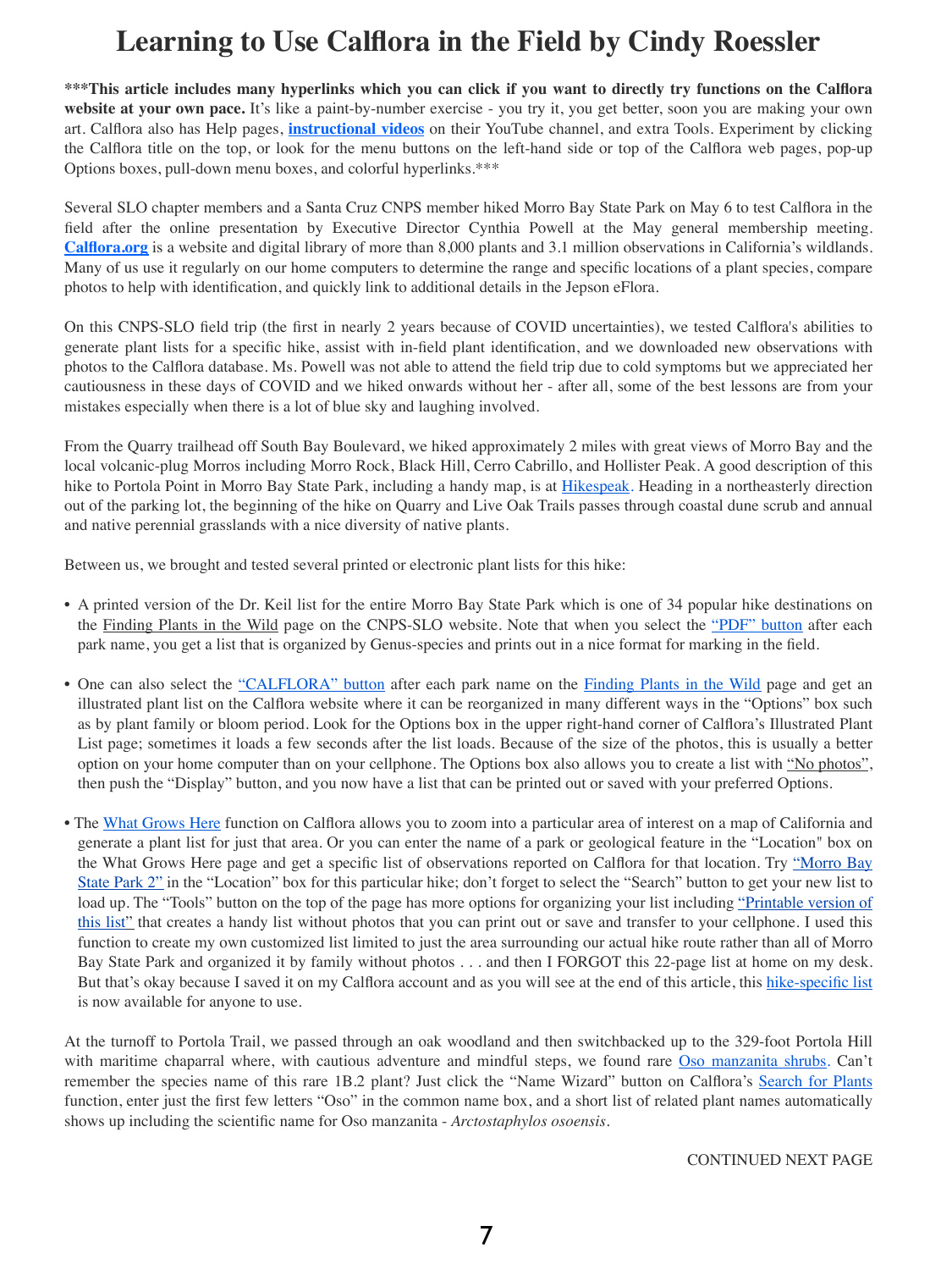#### CONTINUED FROM PREVIOUS PAGE

In a previous visit to Morro Bay State Park, Dave Krause found a beautiful stand of Oso manzanitas near Crespi Trail, and if you want to visit this stand, you can find its general location by using Calflora's [Observation Search](https://www.calflora.org/entry/observ.html) function, zoom the map to the general Morro Bay area, enter "Arctostaphylos osoensis" in the Scientific Name box, click the "in map area" button, click the "Search" button, and then look for Krause's name in the "Observer" column of the table. By clicking the purple pencil icon on the left-hand side of the table next to the Krause's observations, you can zoom into the general location of his observations along Crespi Trail.

There were some lovely dark red paintbrushes blooming along the Portola Trail, so we checked our various printed and electronic lists, photos and records of other Calflora observations in the general area, and we determined it was coast Indian paintbrush (*Castilleja affinis* ssp. *affinis*) which [Krause recorded on iNaturalist](https://www.inaturalist.org/observations/116288094) (and per Powell's presentation, we could choose to [pull this iNat observation into Calflora\)](https://www.calflora.org/entry/addinat.html). On Portola Hill, we enjoyed the views of blue Morro Bay and grey Hollister Peak from the top-of-the-hill bench, until we were distracted by a tiny pink-flowering spineflower at our feet. Check out the Observation Detail we submitted to Calflora of this *Chorizanthe* and see if you agree with our tentative identification. I also entered a nearby spineflower into Caflora and then per Powell's guidance at our meeting, submitted it to the ["Plant ID Help"](https://www.calflora.org/entry/plantID.html) [group](https://www.calflora.org/entry/plantID.html) to ask for help on its identification.

While making our way along the trails at a botanist pace, we asked several other groups about their hiking experience. They were primarily hiking for the views or for the local rock-climbing opportunities but once they learned that we were plant nerds, they immediately asked questions about the attractive wildflowers they saw on their hike. We were happy to help them with common names and interesting facts about the local wildflowers and pollinators. When we asked them where they usually look for information on plants they see on hikes, they said they ask their friends or might try one of the cellphone applications they had heard about that can identify a plant by taking a photo. If any of you have tried these cell phone plant ID apps, you know they can be hit or miss although iNaturalist's apps are improving (see discussion on CNPS Facebook group [here\)](https://www.facebook.com/groups/38417209275/permalink/10159802660834276/). This gave us the idea that it would be nice to make easy-to-use wildflower guides for specific trails available to more hikers. Hmmm, can Calflora help us generate such lists and share them? What if we post a link to [our new illustrated plant list to the Portola Point](https://www.calflora.org/a) [hike](https://www.calflora.org/a) at popular SLO hiking websites or provide a QR code link on bulletin boards at trailheads? The return to the parking lot along South Bay Boulevard via the south end of Live Oak Trail is not as interesting for native plants as the northern half of this loop, but it gave us a chance to wind down and reflect on our new Calflora skills and ambitions.

Some tips to using Calflora in the field:

- Before you go out, check what information is available on Calflora for your hike location a list may already be available on our chapter website at [Finding Plants in the Wild,](https://cnpsslo.org/resources/finding-plants-in-the-wild/) or by using the [What Grows Here](https://www.calflora.org/entry/wgh.html) function on Calflora.
- Print out or download your hike plant list to your cellphone (such as onto Dropbox or Evernote apps). Or make yourself a totally new list on Calflora [here](https://www.calflora.org/entry/plantlist.html) and access it in the field on your cellphone.
- If you are going to record observations in the field, make sure to download Calflora's Observer Pro cellphone application, and sign in to your account before heading out in case you don't have cellphone coverage on your hike. You can collect Calflora information in the field and review previously downloaded or printed plant lists even without coverage.
- Adding observations to Calflora is one of the top ways Powell recommends we can improve Calflora. Another way is to join the [Plant ID Help group](https://www.calflora.org/entry/plantID.html) in Calflora and help other members with plant identification.

**Your SLO CNPS Board of Directors has been talking about how to safely restart field trips. One thing that is clear is that we need more hike leaders. Is there a particular hike that you like to share with people and would you be willing to be a leader? Don't worry that you have to be an expert - the Field Trip Committee can guide you through the logistics and we always have helpful members join us on hikes. And with Calflora, we can easily help you generate a plant list to use on your hike. Look for future requests for hike leaders.**



(Left) View Eastward on Quarry Trail toward Hollister Peak. (Center) Some people still use *Jepson* in the field (Right) On top of Portola Hill Photos by Cindy Roessler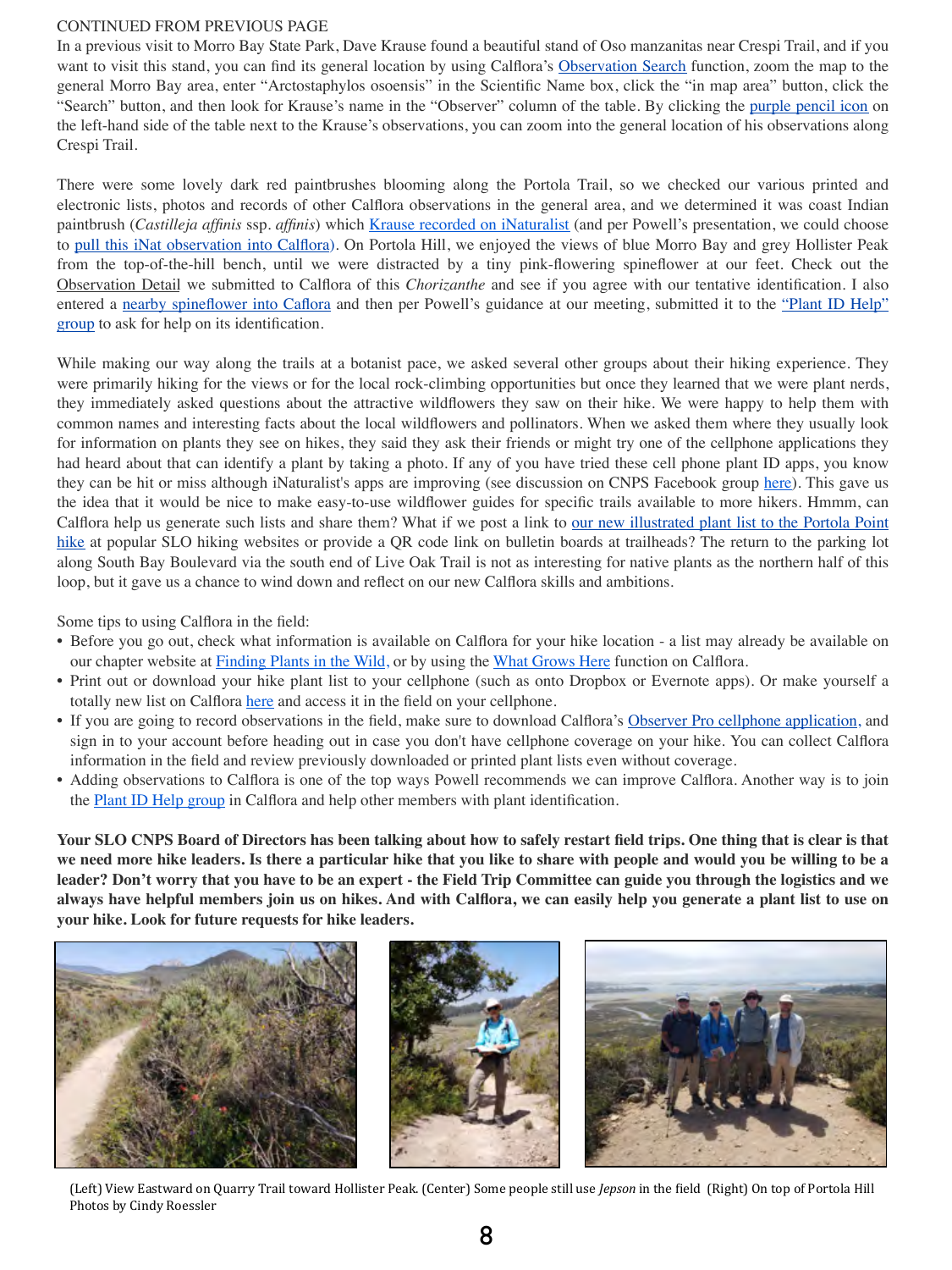# **Central Coast Heritage Protection Act Progress by Neil Havlik**

Third time is a charm? Congressman Carbajal's Central Coast Heritage Protection Act has again passed the House of Representatives and is awaiting action in the Senate. It is hoped that this time the measure will pass the Senate and go to the White House for the President's signature. Senator Padilla has introduced companion legislation in the Senate and this is one reason for optimism. It is believed that the legislation will be rolled into a larger bill regarding the public lands and it will be passed into law this summer or early fall.

The Act includes designation of wilderness for three areas within Carrizo Plain National Monument: the clay dunes and other lands surrounding Soda Lake; a portion of the Temblor Range on the eastern side of the Monument; and the main ridge and summit of the Caliente Range. The latter has been a Congressionally-designated Wilderness Study Area for thirty years!

These areas all have certain unique qualities which warrant wilderness designation. The clay dunes around Soda Lake are rare in the United States, and are the remnant of the old lake bottom of a Pleistocene lake that was fifty times the size of Soda Lake today. The Temblor Range includes a unique vegetation type known as Upper Sonoran Sub-Shrub Scrub (USSSS or U4S) which is only found in the Temblors and more sparsely in nearby ranges. And the Caliente Range includes an ancient juniper woodland, some of whose trees are a thousand years old!

The Act also includes numerous additions to Wilderness and Wild and Scenic River designations in Los Padres National Forest. It is an effort worthy of conservationists' support.



**Proposed Wilderness Areas?** This screen shot shows part of the map covering proposed protected areas under the Central Coast Heritage Protection Act. BLM ownership is pale tan, and proposed wilderness additions are deeper tan. U.S. Forest Service lands are pale green, and existing designated wilderness is deep green.

**Monument Expansion?**<br>CNPS-SLO and the Carrizo Plain Conservancy are heading up an effort to expand Carrizo Plain National Monument on the east, by adding about 16,000 acres on the east side of the Temblor Range. This area, with its northeast facing slopes, is well vegetated with the U4S and is ecologically similar to the Monument. This expansion, marked in red in the map below, would match the Monument on the southwest side, where it includes almost the entirety of the Caliente Range.

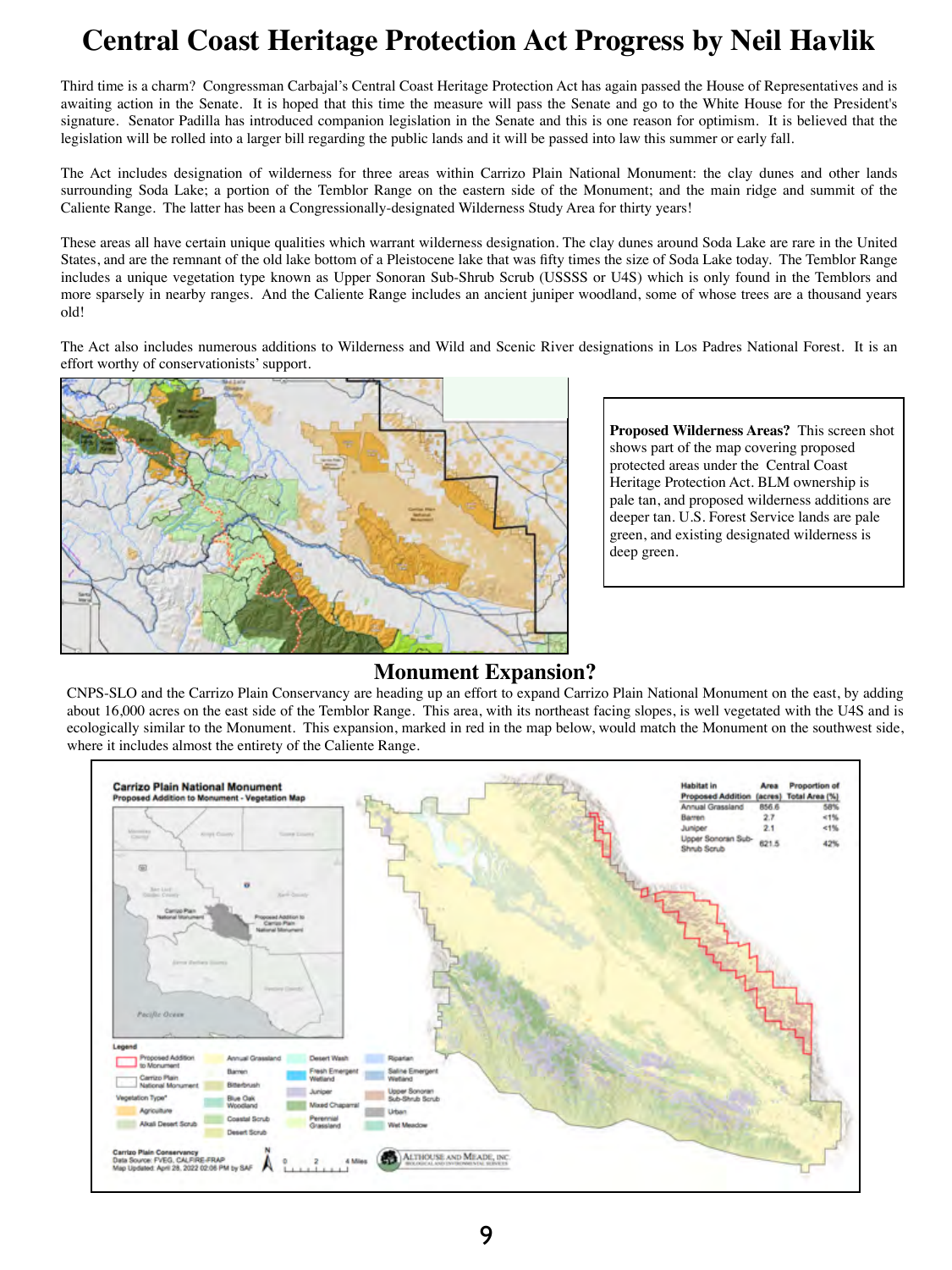### **CNPS Job Openings from State Office**

The California Native Plant Society is seeking a Publications Editor, a Rare Plant Scientific Coordinator, and a Vegetation Intern.

The [Barbara Rice Vegetation Intern](https://cnps.pinpointhq.com/en/jobs/48084) is a temporary part-time to full-time position that will work with CNPS vegetation and rare plant scientists to explore and understand California's native plants along the coast of Humboldt, Del Norte, and Mendocino counties. The internship, established in the memory of avid botanist Barbara Rice, will provide hands-on practical experience focusing on native vegetation and rare plants to an entry-level botanist interested in conservation, government, and/or consulting. The deadline to apply is May 31, 2022.

The [Rare Plant Scientific Coordinator](https://cnps.pinpointhq.com/en/jobs/48067) will be responsible for developing status review documents utilized to formally add, delete, or change plant information in the highly esteemed CNPS Rare Plant Inventory. The coordinator will also develop scientific rare plant accounts for an agreement with the U.S. Forest Service to identify potential Species of Conservation Concern. The deadline to apply is May 31, 2022.

The [Publications Editor](https://cnps.pinpointhq.com/en/jobs/45733) is an experienced editorial professional, modern storyteller, and advocate for California's native plants that will conceive, develop, and edit CNPS publications content. The editor will ensure CNPS's publications adhere to the highest editorial, stylistic, and journalistic standards while helping more people appreciate the value, beauty, and significance of native plants. The deadline to apply is June 10, 2022.

### **A Plant Q/A**

Judy Johnson-Williams asks: *"I collected some lovely white lupine (possibly Lupinus microcarpus), with a column of white flowers in ranks like Chinese Houses and yes, with permission and planted it out. I got purple flowers, more like the Silver Bush Lupine. So what happened here: hybridization, soil conditions, careless gardener?*

 *I'm an avid novice (gardening natives in 4 states over 3 decades, both coastal and inland in CA). I now live and garden in Atascadero, where I'm re-wilding my property using mostly local seeds and plants I've started from clippings (again, with permission). I've had some successes (lupine, red maids, hummingbird sage) and some losses (coffeeberry, penstemon, milkweed) and, no, I don't know why."*

Dr. Dirk Walters responds: "*If the seed was collected around the Pozo area, the seed might be genetically modified by a cross between the white colored Chinese houses-like inflorescence form of small-fruited lupine (L microcarpus) with the red form of small fruited lupine. The red form of small fruited lupine has an inflorescence that is more like the typical lupine, such as the bush lupine. Small fruited lupine is variable and both forms probably occur together in the Pozo area.*

*An answer to the second question might reside in the extreme genetic variability of most California native plants. It is this genetic variability that makes growing natives such an art. It also explains why California native plants are relatively rare at nurseries.*

*Growers plant lots of seed or make lots of cuttings, plant them out but only a few survive to saleable age. A story … I tried for many years to get succulent lupine (Lupinus succulentus) to grow in my yard. It's a local weed along roads in my neighborhood here in San Luis Obispo. Then a few years ago a single succulent lupine plant grew from seed I assume I had been planting in my yard. I left it alone and it set and dispersed its seed in my yard. The next year I had three plants. In each year after I got more and more succulent lupine plants. Now, its practically taking over my wildflower garden and I collect seed from it to donate to the Chapter seed sales."*

Editor's note: You can ask questions like this on the chapter's Facebook page [\(https://www.facebook.com/CNPSSLO\)](https://www.facebook.com/CNPSSLO)



2/2021 8/2021 May 1 Hoto Contool: 2021 **Participate in Calflora's 8th Annual May Photo Contest!**



Your photos will automatically be entered if submitted as a Calflora plant observation by May 31. Get out in May and take new photos of the spring bloom. You can also dust off and submit photos from your older analog collections by creating Calflora observations from them.

INSTRUCTIONS CAN BE FOUND AT THE CALFLORA WEBSITE <https://myemail.constantcontact.com/May-Photo-Contest.html?soid=1101318247526&aid=nHKxTF93czU>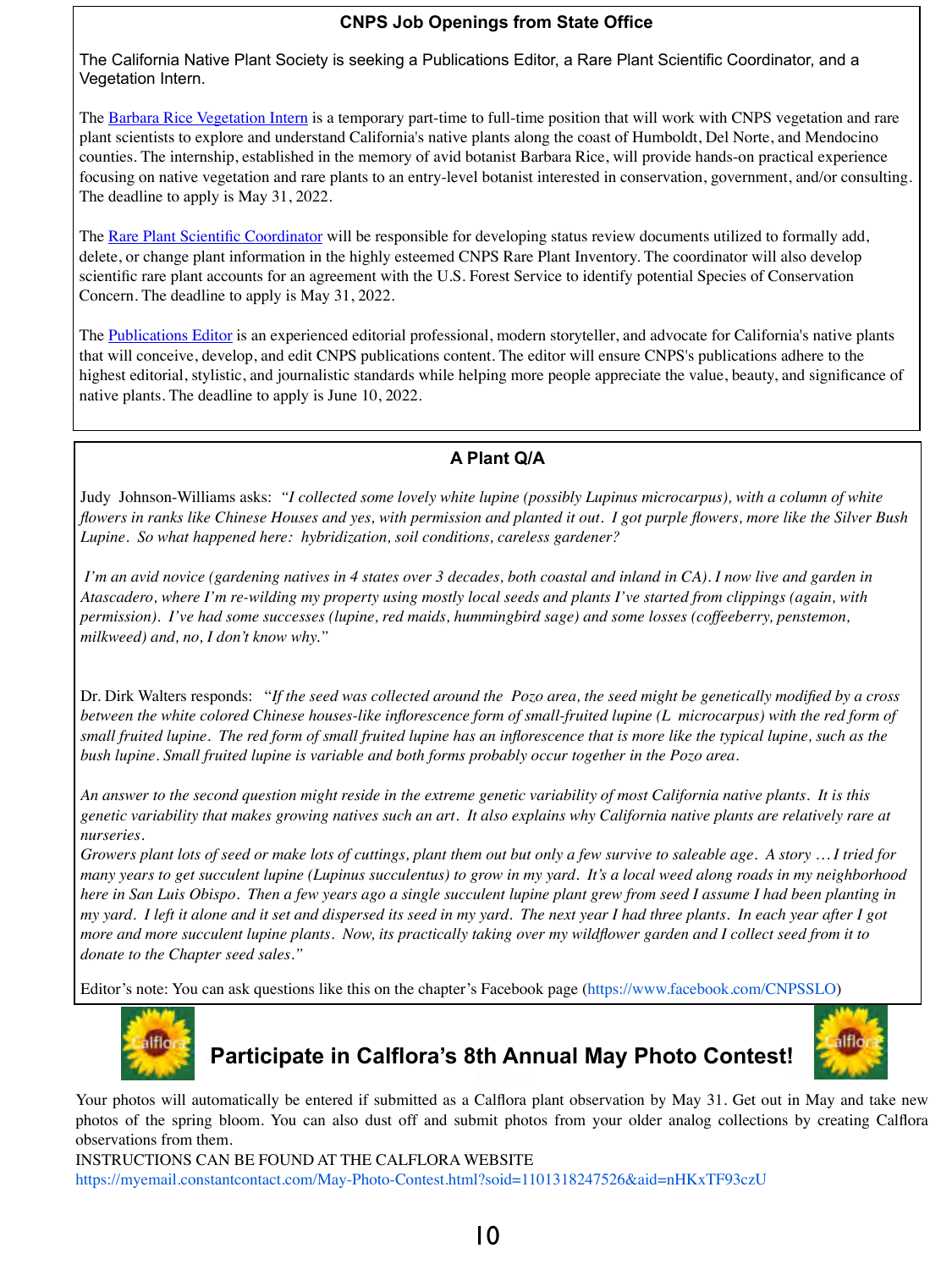# **Amazing Trees by John Doyle (Horticultural Chair)**

For many of us, trees are a wonderful part of who we are. We have fond memories of climbing, viewing, watching wildlife in them or planting a tree. Trees have given humans: food, warmth, shelter, airplanes, paper, furniture, baseball bats, pencils, rulers, you get the gist of it. Yes, they are essential to our everyday lives.

However, we, as a human race, are decimating large tracts of vegetation throughout the world. (Some conservative estimates of 2 hectares a minute are bulldozed in the Amazon alone.) Each year, in the U.S., fewer trees are planted than are removed. New development (for houses), disease, fire, agriculture and a slew of other causes decrease their numbers directly, increasing unfavorable conditions leading to hotter temperatures, erosion, greater evaporation, and less food and habitat for fauna.

So to make a better world, what can we do? Why start planting trees, of course. If one were to ask a first grader the value of a tree, they might reply: it gives a place for birds to nest. It creates shade. Animals get food from them like acorns or fruits. When an adult with a sizable brain is asked the value of a tree they might reply: they sequester and hold carbon, they stabilize soils, they support ecosystems, or, they are a huge link in the chain of all life on Earth. Both replies are correct and give us answers which seem only logical, if not ridiculously simplistic.

Human expansion isn't just removing trees, but swaths of million year old habitats filled with great diversity of intertwined fauna and flora. A study published in *Nature* conducted at Yale University (Crowther/Glick, 2015), based on satellite imagery and tree density surveys, estimated the Earth was losing approximately 15 billion trees per year. Trees seeded themselves naturally or were planted by humans at a rate of 5 billion per year - a deficit of 10 billion trees. A recent article in the New York Times (March, 2022) highlighted New York city's efforts to increase the number of trees within its five boroughs. They stated the benefits to the city (sequestering water runoff and CO2, lowering summertime temperatures, reducing stress, increasing oxygen) would have short and long term positive effects. The city has set a goal of planting another one million trees by 2030.

As CNPS members, we know the impact of improving, saving and protecting our environment. Whether it's your backyard or the hills in our county or the world; you can make a difference by planting a tree. As a landscape design and build contractor, I have planted thousands of trees/plants (fortunately part of my job). Currently, I have one gallon CA native trees (Oaks, Monterey Cypress, Cal Walnut, Cal Buckeyes, Cottonwood, Prunus) available free for planting. Keep on planting amazing trees!

### **SLO County Inland Oak Woodland Ordinance Chapter 22.58 County Code**

#### **2.58.040 - Clear-cutting of Oak Woodlands**.

A. Prohibition on steep slopes. Clear-cutting of Oak Woodlands on slopes of 30 percent or greater is prohibited on any site in any land use category, except for the following: 1. As specified in an approved Oak Woodland Management Plan, pursuant t[o Section 22.58.070.](https://library.municode.com/ca/san_luis_obispo_county/codes/county_code?nodeId=TIT22LAUSOR_ART5SIDEST_CH22.58OAWOOR_22.58.070VIEN) 2. To establish a fence line, where the amount of tree removal is the minimum necessary to install adequate fencing.3. To create a fire break or conduct a prescribed burn in consultation with or as required by Cal Fire or other applicable fire agency with fire safety jurisdiction.

B. Clear-cutting of Oak Woodland on slopes of less than 30 percent slopes. Clear-cutting of Oak Woodland on slopes of less than 30 percent is allowed as follows: 1. As allowed as a component of the granting of a Minor Use Permit or Conditional Use Permit, pursuant to Section [22.58.050](https://library.municode.com/ca/san_luis_obispo_county/codes/county_code?nodeId=TIT22LAUSOR_ART5SIDEST_CH22.58OAWOOR_22.58.050PERE) for an allowed use as identified in Table 2-2 or for the harvesting of wood where no land use is proposed. 2. As specified in an approved Oak Woodland Management Plan, pursuant t[o Section 22.58.070.](https://library.municode.com/ca/san_luis_obispo_county/codes/county_code?nodeId=TIT22LAUSOR_ART5SIDEST_CH22.58OAWOOR_22.58.070VIEN) 3. To establish a fence line, where the amount of tree removal is the minimum necessary to install adequate fencing. 4. To create a fire break or conduct a prescribed burn in consultation with or as required by Cal Fire or other applicable fire agency with fire safety jurisdiction.

#### **22.58.050 - Permit Requirements.**

A. Clear-cutting of one to three acres of Oak Woodland. Minor Use Permit approval is required to clear-cut between one (1) and three (3) acres of a Site's Oak Woodland over a ten year period. Clear-cutting shall be cumulative where clear-cutting may not exceed the maximum allowable by this section during one event or multiple events occurring over a ten year period.

B. Clear-cutting of more than three acres of Oak Woodland. Conditional Use Permit approval is required to clear-cut more than three (3) acres of a Site's Oak Woodland over a ten year period. Clear-cutting shall be cumulative where the clear-cutting may not exceed the permitted amount during one event or multiple events occurring over a ten year period.

C. Removal of Heritage Oaks. Minor Use Permit approval is required to remove any Heritage Oak.

#### **22.58.060 - Oak Woodland Management Plan.**

An Oak Woodland Management Plan may be used to allow clear-cutting of Oak Woodland. Plans shall be administered by the landowner or land manager. The cumulative amount of clear-cutting allowed in an Oak Woodland Management Plan, as defined by this ordinance, shall not exceed 5 percent of a Site's total Oak Woodland Canopy, or result in the conversion of the Oak Woodland for an allowed use as identified in Table 2-2, without an approved land use permit pursuant t[o Section 22.58.050.](https://library.municode.com/ca/san_luis_obispo_county/codes/county_code?nodeId=TIT22LAUSOR_ART5SIDEST_CH22.58OAWOOR_22.58.050PERE)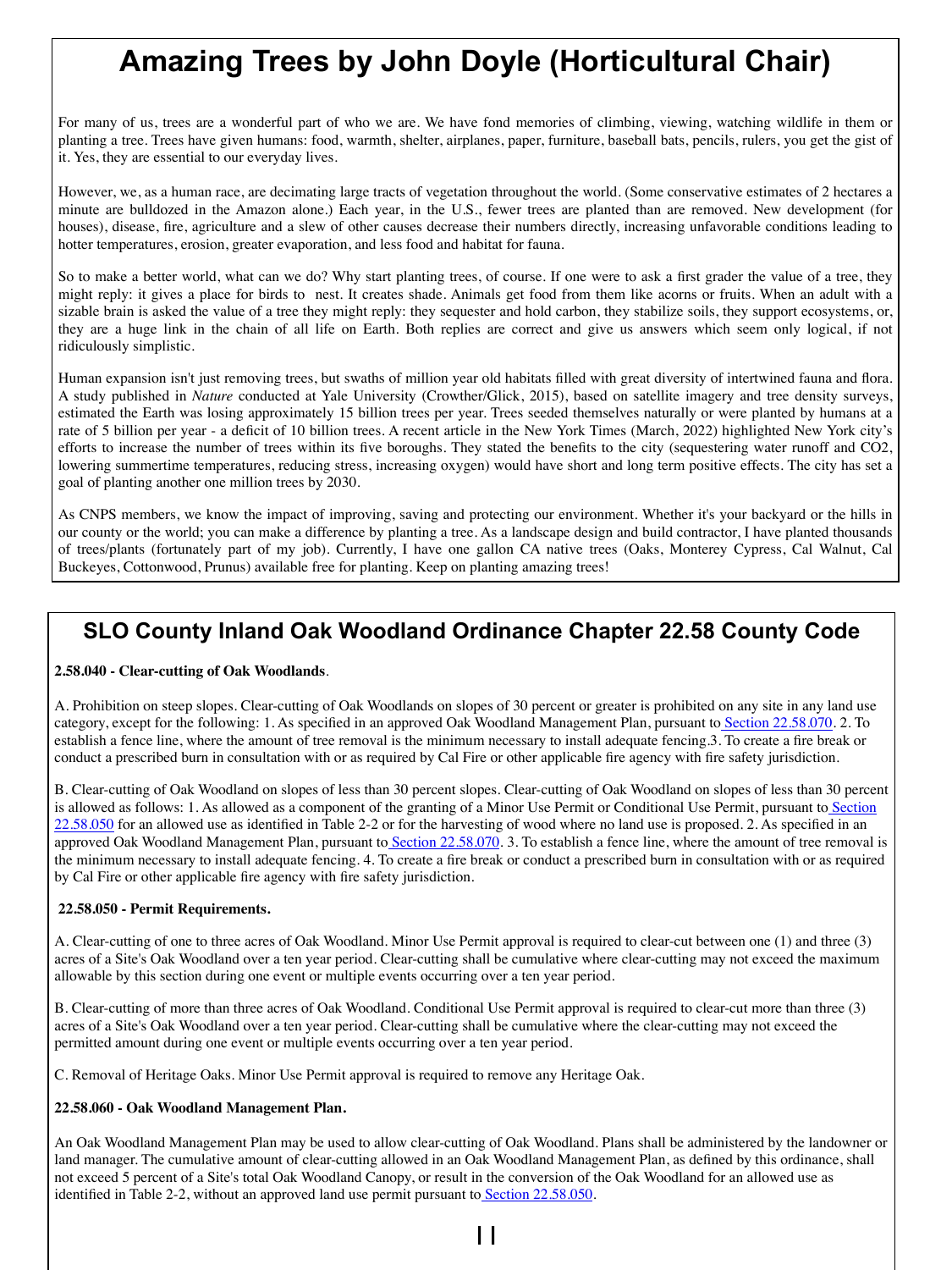# *Layia erubescens***, a proposed split from** *Layia glandulosa*

Bruce Baldwin has just published a proposed new species of *Layia* in the January-March 2022 edition of Madrõno. It is distinguished from *L. glandulosa* in having its ray flowers turning pink with age, a very strong smell, deeply lobed proximal leaves, and pappus scales narrowlyattenuate and 0.8-0.13 mm wide.

The plant distribution ranges from the stabilized dunes of Los Osos, the Oceano Dunes to the Oso Flaco Lake area, and hills south of Santa Maria including the Burton Mesa.

I went through all of my *Layia glandulosa* labeled photos from the coastal region, and found just one that showed the pink coloration (photo right). I took other photos at that time, so photo on the right shows some other features of a less senile plant, and which matches the botanic illustrations in the Baldwin article. David Chipping



# *Preserve the Reserve* **page on the CNPS website**

We have just heard that the Draft EIR for the badly conceived **Dana Reserve Project** in Nipomo has been delayed until mid-June. An informational article on the project can be found at our chapter website on the home page**: [https://cnpsslo.org/](https://cnpsslo.org)**

### **Lichen of the Month: Gold Cobblestone Lichen**  *Pleopsidium chlorophanum*

This crustose lichen is found growing on rock outcrops in Harmony Headlands State Park, Rinconada Mine, Valencia Peak, and Santa Margarita Lake. It appears to be widely spread throughout the West. (photo by D. Chipping from rocks at Harmony Headlands State Park)



### **Editor's End Note**

This will be the last newsletter until the October issue, although it is possible that something might arise requiring your attention and actions. Due to continued COVID-related uncertainty, the Chapter Board decided against having in-person general meetings until at least the start of 2023, and therefore communication by newsletter, Facebook, and email will continue to be important. Our next general meeting will likely be Thursday, October 6 via Zoom, but we may have an in-person picnic on Sunday, October 2 before that. At the moment this is still in the planning stage, but we are determined to have a real social event and will keep you informed over the summer.

> **and just one more End Note... enjoy your summer!**